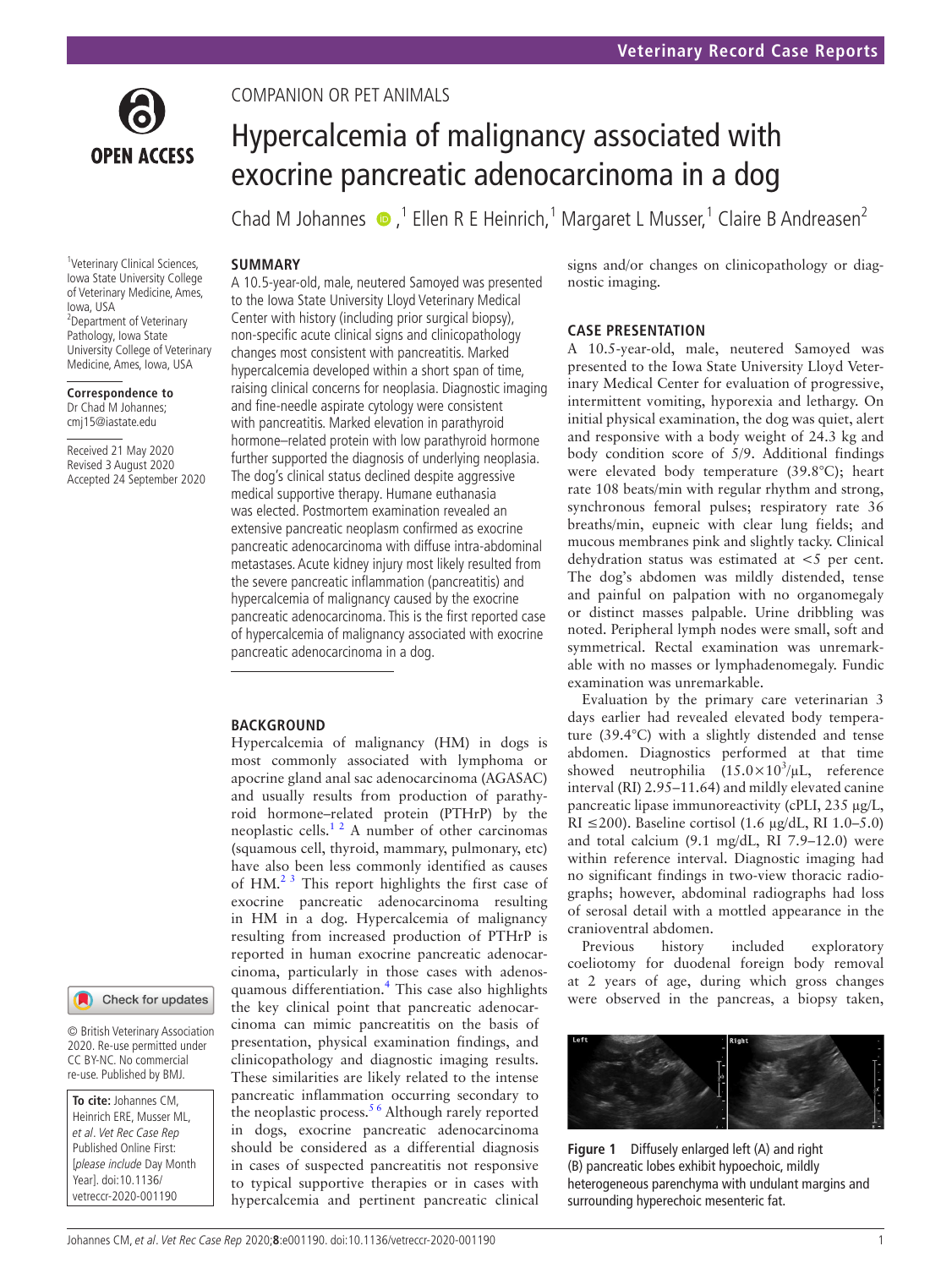## **Veterinary Record Case Reports**

and histopathology- confirmed necrosuppurative pancreatitis. Subsequent clinical episodes consistent with pancreatitis were managed with supportive medical therapy (antiemetics) and diet. One year prior to presentation for the current condition, spontaneous pneumothorax was diagnosed. A right middle lung lobe lobectomy was performed with no concerning changes noted on histopathology. No further respiratory clinical signs had been observed.

#### **INVESTIGATIONS**

Complete blood count (CBC) at presentation revealed leucocytosis (29.52/µL, RI 6.0–17.0) composed of a neutrophilia (26.86/ µL, RI 3.0–11.4) and mild left shift (886 band neutrophils/µL, RI 0–300) with slight toxic granulation; and mild normocytic, normochromic anaemia (haematocrit 29.6 per cent, RI 37–55). Serum biochemistry profile indicated increased total calcium (13.4 mg/dL, RI 9.7–11.3). Ionised calcium was elevated (1.71 mmol/L, RI 1.25–1.45). Urinalysis showed isosthenuria (urine specific gravity  $1.009$ ) with  $1+$  protein; urine protein: creatinine ratio was 1.99. Canine trypsin-like immunoreactivity (cTLI) was elevated (>50 µg/L, RI 5.7–45.2), as was cPLI (272 µg/L, RI  $\leq$ 200 ug/L); serum folate and cobalamin were within reference interval. ACTH stimulation test indicated elevated pre-cortisol level  $(8.84 \mu g/dL, RI 1.0–5.0)$  with post-cortisol within reference interval (18.5 µg/dL, RI 5.5–20.0).

Thoracic radiographs (three-view) revealed moderate sternal lymphadenomegaly suspected to be secondary to abdominal disease; no visible changes consistent with metastatic neoplasia were observed. The entire pancreas was markedly enlarged and hypoechoic on abdominal ultrasound, extending caudally near the level of the urinary bladder [\(figure 1\)](#page-0-0). The surrounding adipose was heterogeneous and hyperechoic; a moderate amount of hypoechoic free abdominal fluid was present. An enlarged, lobular pancreatic lymph node was noted near the left limb of the pancreas. Several small, hyperechoic nodules were noted within the spleen near the mesenteric margin. Due to changes observed on ultrasound, fine- needle aspirates were obtained from the pancreas and spleen; a sample of free peritoneal fluid was obtained for analysis. Although no changes were noted on ultrasound evaluation of the liver, fine- needle aspirates were performed to exclude lymphoma as a cause of HM. The enlarged pancreatic lymph node was not accessible for aspiration. Pancreatic cytology revealed neutrophilic inflammation with pyogranulomatous steatitis, necrosis, and typical and low numbers of atypical (high nuclear to cytoplasmic ratio) pancreatic cells. Differentials for the atypical pancreatic cells were morphology changes due to inflammation and necrosis or possible neoplasia. Splenic cytology indicated mild hemosiderin and extramedullary hematopoiesis. Liver cytology indicated mild bile retention and blood-associated neutrophilia. Peritoneal fluid analysis was consistent with a neutrophilic inflammatory exudate. Sternal bone marrow aspirate was performed and no evidence of lymphoma or other neoplasia was identified. A hypercalcemia panel was submitted to the Michigan State University Veterinary Diagnostic Laboratory.

### **DIFFERENTIAL DIAGNOSIS**

Based on the clinical history and presentation, diagnostic imaging, inflammatory changes noted on CBC and aspirates of the pancreas and abdominal fluid, pancreatitis was the initial primary differential diagnosis. However, the newly identified hypercalcemia was not expected with acute pancreatitis as this

condition is most commonly associated with hypocalcemia.<sup>[7](#page-3-4)</sup> Given the extensive pancreatic changes noted on abdominal ultrasound along with hypercalcemia, further consideration was given to pancreatic neoplasia (lymphoma, adenocarcinoma, insulinoma). The dog was normoglycemic and cytology of the pancreas and abdominal fluid revealed no indication of lymphoma, so the most likely diagnosis became exocrine pancreatic adenocarcinoma.

#### **TREATMENT**

Intravenous fluid diuresis with 0.9 per cent sodium chloride was initiated at 100 mL/kg/day. Fentanyl was administered intravenously at 3 to 5 µg/kg/h as indicated for abdominal pain relief (response monitored via Colorado State University Canine Acute Pain Scale).<sup>[8](#page-3-5)</sup> Supportive medical therapy included pantoprazole 1 mg/kg intravenously every 24 hours; maropitant 1 mg/kg intravenously every 24 hours; ondansetron 0.25 mg/kg intravenously every 8 hours; capromorelin 3 mg/kg orally every 24 hours. After 24 hours of hospitalisation when control of emesis was accomplished with antiemetic therapy, a nasogastric tube was placed for enteral nutritional support with 50 mL Clini-Care Canine administered every 6 hours. An indwelling urinary catheter was placed to monitor and quantify urine production. Prednisone therapy was not instituted due to lack of definitive diagnosis, as lymphoma remained on the differential diagnosis list and prednisone treatment would make diagnosis challenging. Furosemide therapy was not instituted due to the dog's clinical hydration status in spite of intravenous fluid therapy. Bisphosphonate therapy was considered and discussed but not elected by the client.

#### **OUTCOME AND FOLLOW-UP**

Despite aggressive supportive therapy for 48 hours, the dog's clinical status continued to decline. A subsequent CBC revealed more profound leucocytosis (44.67/µL, RI 6.0–17.0) composed of a neutrophilia  $(39.31/\mu L, RI 3.0–11.4)$  and mild left shift (893 band neutrophils/µL, RI 0–300) with slight toxic granulation and basophilia; and moderate normocytic, hypochromic, non-regenerative anaemia (haematocrit 24.4 per cent, RI 37–55; mean corpuscular haemoglobin concentration 30.7 g/dL, RI 32–36; absolute reticulocyte count 73  $500/\mu$ L). The repeated serum biochemistry profile showed persistent hypercalcemia (13.2 mg/dL, RI 9.7–11.3), elevated liver enzyme activities (alanine aminotransferase, ALT, 102 IU/L, RI 24–90; alkaline phosphatase, ALP, 709 IU/L, RI 20–150) and hyperbilirubinemia (total bilirubin 1.75 mg/dL, RI <0.1–0.6), marked azotemia (creatinine 5.3 mg/dL, RI 0.5–1.5; blood urea nitrogen 76 mg/ dL, RI 10–30) and hyperphosphatemia (6.3 mg/dL, RI 3.2–6.0). Ionised calcium had improved slightly but remained elevated (1.61 mmol/L, RI 1.25–1.45).

Exploratory coeliotomy for pancreatic biopsy was discussed but not pursued by the client. Due to declining clinical status and quality of life, the development of acute kidney injury (AKI) and the clinical concern for a diagnosis of neoplasia with a grave prognosis, humane euthanasia was elected. Postmortem examination confirmed the diagnosis of exocrine pancreatic acinar adenocarcinoma with local extension to the mesentery, tunica muscularis of the adjacent duodenum and into the duodenal mucosa [\(figure 2\)](#page-2-0). Multiple foci of necrosis and haemorrhage were noted within the pancreatic adenocarcinoma; no squamous differentiation was observed [\(figure 3\)](#page-2-1). The clinical diagnosis of pancreatitis was supported and likely occurred via leakage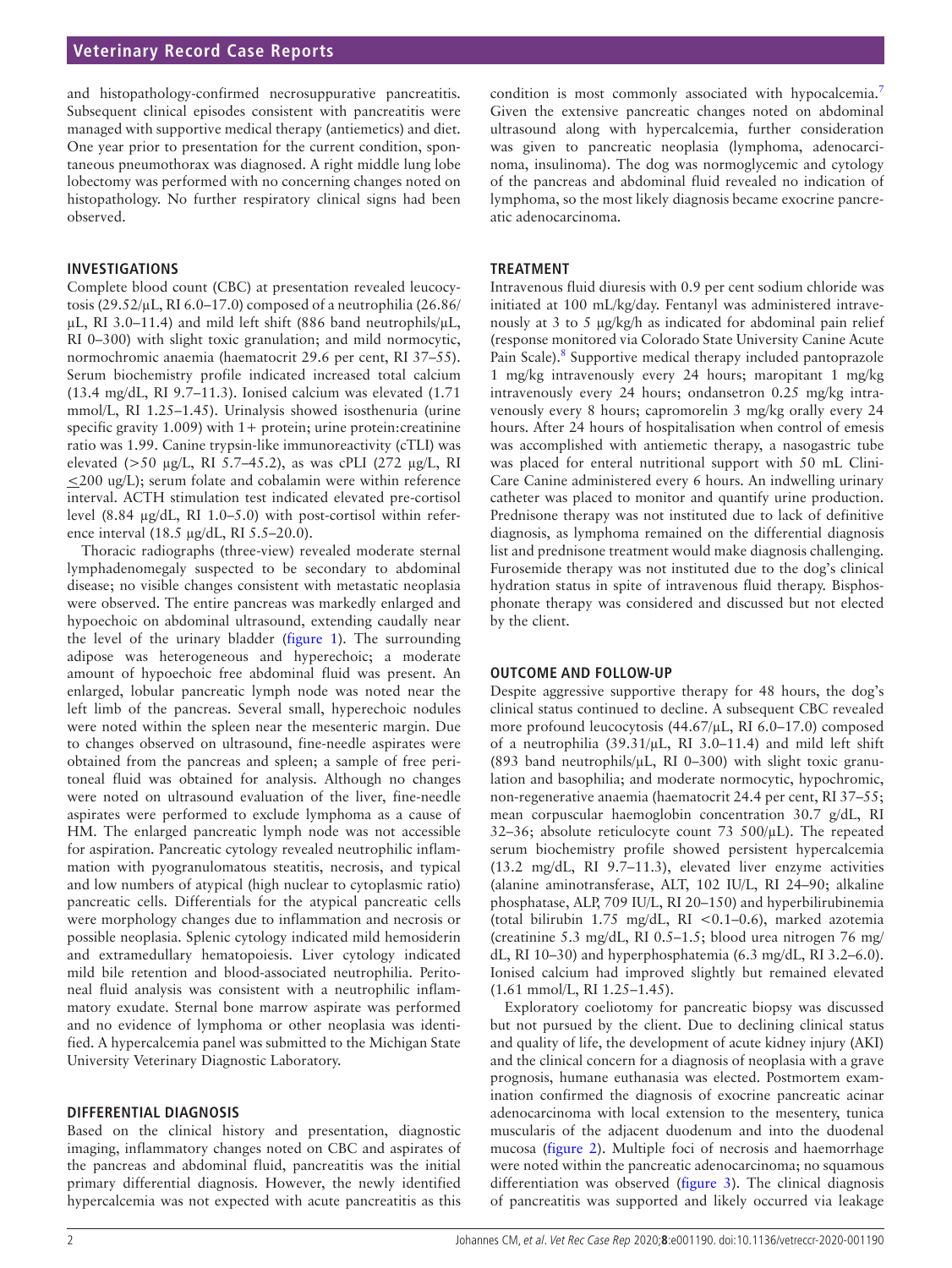

**Figure 2** Pancreatic tumour identified at postmortem examination.

<span id="page-2-0"></span>of digestive enzymes from the neoplastic pancreatic epithelium. Regional metastasis of the pancreatic adenocarcinoma was observed to the liver, mesenteric lymph nodes and diffusely to the omentum, mesentery, gastrointestinal serosa and surface of the urinary bladder. Mild to moderate, multifocal, chronic glomerulosclerosis was noted within the kidneys.

Hypercalcemia panel results returned following euthanasia and indicated hypercalcemia (ionised calcium 2.04 mmol/L, RI 1.24–1.45), PTH at the low end of reference interval (0.70 pmol/L, RI 0.50–5.80) and markedly elevated PTHrP (7.9 pmol/L, RI 0.0–1.0 pmol/L). These findings were consistent with HM.

#### **DISCUSSION**

Exocrine pancreatic adenocarcinoma is an uncommonly reported cancer in dogs with an estimated incidence rate of 17.8 per 100 000 patient years at risk.<sup>[9](#page-3-6)</sup> Fewer than 100 cases of clinically or pathologically described canine exocrine pancreatic adenocarcinoma have been published in the veterinary literature since  $1963$ .<sup>[5](#page-3-3)</sup> Clinical signs tend to be non-specific and are often consistent with those seen in pancreatitis, including lethargy, vomiting, diarrhoea, abdominal pain, inappetence and weight loss.<sup>[5 6](#page-3-3)</sup> Clinicopathology changes also often parallel those seen with pancreatitis, including neutrophilia and increased amylase,

<span id="page-2-1"></span>

**Figure 3** Histopathology of exocrine pancreatic adenocarcinoma.

lipase, cPLI and/or cTLI.<sup>[5 6](#page-3-3)</sup> If extrahepatic biliary obstruction results from the presence of the pancreatic mass, increased liver enzyme activities (ALT, ALP) and total bilirubin may be observed.[5 6](#page-3-3) The clinical utility of advanced diagnostic imaging (CT, MRI) is not well established for exocrine pancreatic adeno-carcinoma, as much overlap occurs with pancreatitis.<sup>[10](#page-3-7)</sup> While ultrasound-guided fine-needle aspirate cytology or biopsy has been shown to be helpful in obtaining a diagnosis,<sup>[6](#page-3-8)</sup> coeliotomy for histopathology is often necessary for definitive diagnosis.<sup>[5 10](#page-3-3)</sup> The case described here had many similar characteristics as those previously reported. History, clinical signs, physical examination findings and clinicopathology results, and diagnostic imaging findings were most consistent with pancreatitis. In this dog, however, marked hypercalcemia (with renal values within reference interval) was noted to have developed within a short period of time (total calcium was within reference interval at primary care veterinarian 3 days earlier). Marked elevation of PTHrP with low PTH confirmed HM.

Hypercalcemia of malignancy associated with exocrine pancreatic adenocarcinoma in dogs has not been previously reported in the veterinary literature. Lymphoma and AGASAC are the neoplasms most commonly associated with HM in dogs.<sup>13</sup> A number of other carcinomas are less frequently reported as causes of HM in dogs and have been previously summarised, including adrenal, hepatocellular, mammary, pulmonary, squamous cell, transitional cell and so on.<sup>23</sup> Hypercalcemia of malignancy associated with exocrine pancreatic adenocarcinoma is rarely reported in human oncology. When observed, HM is typically seen with adenosquamous carcinoma (ASC) of the pancreas and is accompanied by elevated levels of PTHrP.<sup>[4](#page-3-2)</sup> ASC accounts for only 0.38 per cent to 10 per cent of all human exocrine pancreatic neoplasms. Diagnostic guidelines require the squamous component to comprise at least 30 per cent of the pancreatic neoplastic tissue in order to be classified as ASC.<sup>[4](#page-3-2)</sup> It is believed to be the squamous component of the neoplasm that accounts for the PTHrP production. $11$  In the case reported here, no squamous differentiation or component was observed on histopathology. While mammary, $12$  pulmonary $13-15$  and oesoph-ageal<sup>[16](#page-3-12)</sup> ASC have been reported in dogs, pancreatic origin has not. One case of pancreatic ASC in a cat has been published.<sup>[17](#page-3-13)</sup>

As in this case, canine exocrine pancreatic adenocarcinomas are most commonly diagnosed at exploratory coeliotomy or postmortem examination. $5^{10}$  The clinical prognosis is grave with reported survival times ranging from 1 day to several weeks; a few cases of hyalinising tubular pancreatic carcinoma have been reported with survival over a year.<sup>[5 18](#page-3-3)</sup> Diffuse metastasis is common in pancreatic exocrine adenocarcinomas at the time of diagnosis or postmortem examination.<sup>[5 6 19 20](#page-3-3)</sup> Hepatic metastasis is most common, but also seen in regional lymph nodes and infiltration on adjacent tissues, as seen in this case. Clinical benefit of adjunctive therapies such as chemotherapy or radiation therapy for canine exocrine pancreatic adenocarcinoma has not been documented.

The AKI experienced by this dog at the latter stage of the disease process likely resulted from the acute pancreatic inflammation associated with the underlying neoplasm and/or from the hypercalcemia itself. In this case, histopathology of the pancreas included marked inflammation that supported the clinical diagnosis of pancreatitis via leakage of digestive enzymes from the neoplastic pancreatic epithelium. A recent report identified AKI in 17/65 (26 per cent) of dogs with acute pancreatitis and this was associated with a poor clinical outcome.<sup>[21](#page-3-14)</sup> The pathophysiology of renal injury associated with hypercalcemia has been previously summarised.[2](#page-3-1)